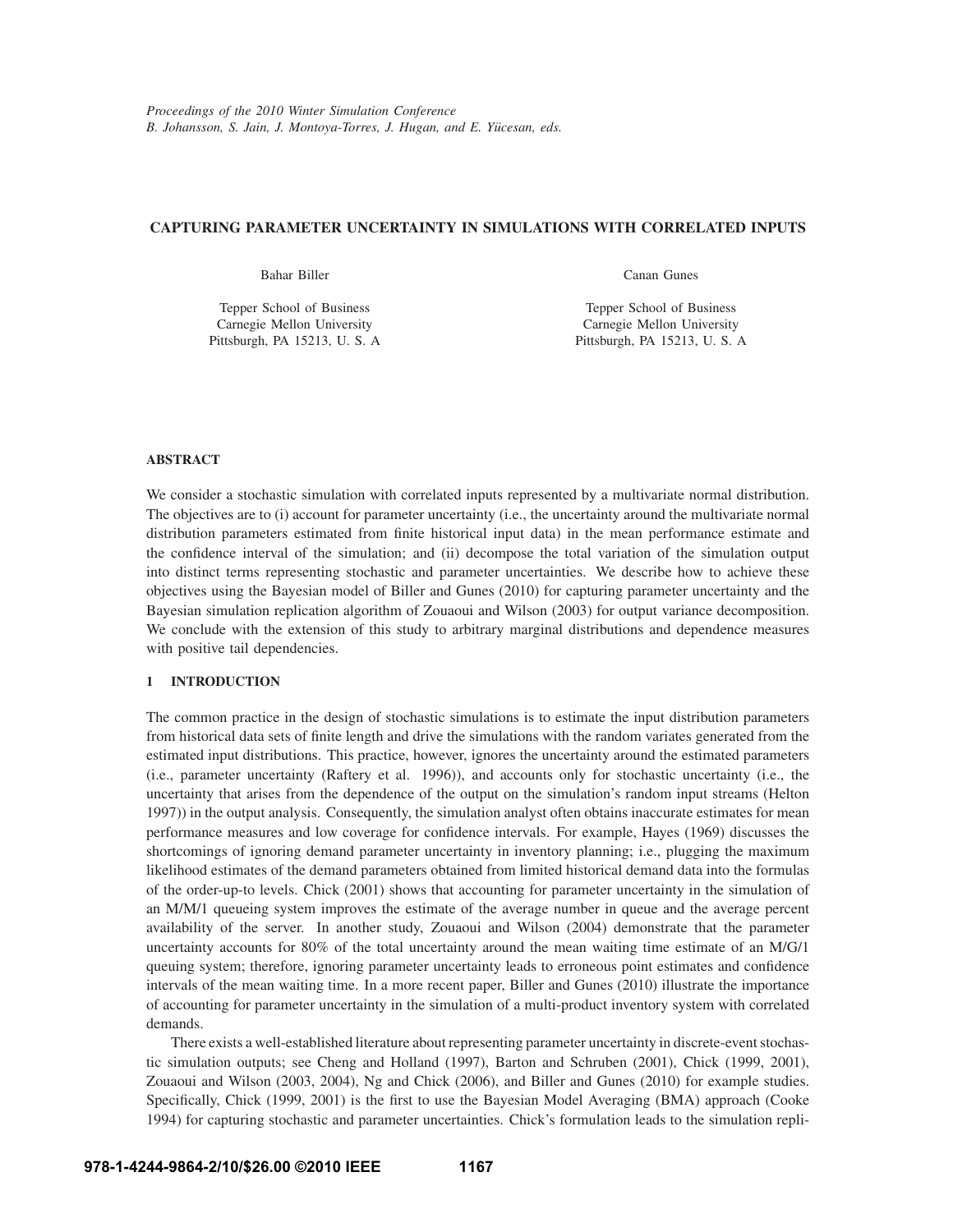cation algorithm that allows the representation of parameter uncertainty by sampling input distributions and their parameters from Bayesian posterior density functions before each simulation replication. The simulation replication algorithm has been used recently by Biller and Gunes (2010) to account for stochastic uncertainty and parameter uncertainty in the confidence intervals of simulations with correlated inputs. Specifically, Biller and Gunes (2010) let the correlated inputs be represented by the flexible Normal-To-Anything (NORTA) distribution (Cario and Nelson 1997) and use Sklar's marginal-copula representation (Nelsen 1999) to develop a Bayesian model for sampling NORTA parameters (i.e., the marginal-distribution parameters and the correlation matrix) from their Bayesian posterior density functions. Biller and Gunes (2010) further use Cooke's copula-vine specification (Kurowicka and Cooke 2006) to construct the correlation matrix using a mix of unconditional and conditional pairwise correlations instead of using only unconditional pairwise correlations. This eliminates the need to use constraints for insuring the positive definiteness of the correlation matrix to be sampled in a system with more than two correlated inputs. In this paper, we represent the correlated inputs of our simulation with the multivariate normal distribution, which is a special case of the NORTA distribution obtained by setting each marginal distribution of NORTA to the normal distribution. First, we use the Bayesian model of Biller and Gunes (2010) to account for parameter uncertainty in the simulation outputs. Then, we decompose the simulation output variance into variances due to stochastic and parameter uncertainties. Since the simulation replication algorithm used by Chick (2001) and Biller and Gunes (2010) does not allow us to obtain such a decomposition of the simulation output variance, we use the Bayesian simulation replication algorithm (BSRA) introduced by Zouaoui and Wilson (2003) for this purpose.

The rest of the paper is organized as follows. In Section 2, we describe how to use the Bayesian model developed by Biller and Gunes (2010) for representing parameter uncertainty in a stochastic simulation with normally distributed, correlated inputs. In Section 3, we incorporate this Bayesian model into the Bayesian simulation replication algorithm of Zouaoui and Wilson (2003). In Section 4, we describe how to decompose the variance of the simulation output into terms related to stochastic uncertainty and parameter uncertainty. We discuss the extension of this study to arbitrary marginal distributions in Section 5.1 and dependence structures with positive tail dependencies in Section 5.2. We conclude with a summary of results in Section 6.

#### **2 A BAYESIAN MODEL FOR REPRESENTING PARAMETER UNCERTAINTY**

We consider a stochastic simulation with two correlated inputs in Section 2.1, and a simulation with three correlated inputs in Section 2.2. We extend the number of simulation inputs to  $k > 3$  in Section 2.3. In each section, we assume that the *k* correlated inputs  $X_i$ ,  $i = 1, 2, \ldots, k$  have a *k*−dimensional normal distribution with parameters  $\mu_i$ ,  $i = 1, 2, ..., k$ ;  $\sigma_i^2$ ,  $i = 1, 2, ..., k$ ; and  $\Sigma_k = [\rho(i, j); i, j = 1, 2, ..., k]$ . Specifically,  $\mu_i$  and  $σ<sub>i</sub><sup>2</sup>$  denote the mean and the variance of the *i*<sup>th</sup> simulation input, while  $Σ<sub>k</sub>$  is the *k*−dimensional correlation matrix with  $\rho(i, j)$  denoting the product-moment correlation between random variables  $X_i$  and  $X_j$ .

#### **2.1 Simulations with Two Correlated Inputs**

The objective of this section is to sample the parameter  $\mu_i$  and the parameter  $\sigma_i$  of the normally distributed random variable  $X_i$  for  $i = 1, 2$  as well as the product-moment correlation  $ρ$  between  $X_1$  and  $X_2$ . Following Biller and Gunes (2010) and using Sklar's theorem (Sklar 1959), we write the likelihood function  $L(\mathbf{x}|\mu_1,\sigma_1,\mu_2,\sigma_2,\rho)$ for the two-dimensional historical input data  $\mathbf{x} = \{x_{i,t}; i = 1, 2, t = 1, 2, \ldots, n\}$  of length *n* as a multiplication of the marginal normal density functions and a two-dimensional copula density function, where  $\phi$  represents the probability density function of a standard normal random variable:

$$
L(\mathbf{x}|\mu_1, \sigma_1, \mu_2, \sigma_2, \rho) = \prod_{i=1}^2 \prod_{t=1}^n \frac{1}{\sigma_i} \phi\left(\frac{x_{i,t} - \mu_i}{\sigma_i}\right)
$$
  
 
$$
\times \prod_{t=1}^n \frac{1}{\sqrt{1 - \rho^2}} \exp\left\{\frac{-\rho^2(\frac{x_{1,t} - \mu_1}{\sigma_1})^2 - \rho^2(\frac{x_{2,t} - \mu_2}{\sigma_2})^2 + 2\rho(\frac{x_{1,t} - \mu_1}{\sigma_1})(\frac{x_{2,t} - \mu_2}{\sigma_2})}{2(1 - \rho^2)}\right\}
$$
(1)

Next, we choose prior density functions for the distribution parameters  $\mu_1$ ,  $\sigma_1$ ,  $\mu_2$ ,  $\sigma_2$ , and  $\rho$ . Following Biller and Gunes (2010), we use the conjugate inverted Wishart prior density function with zero degrees of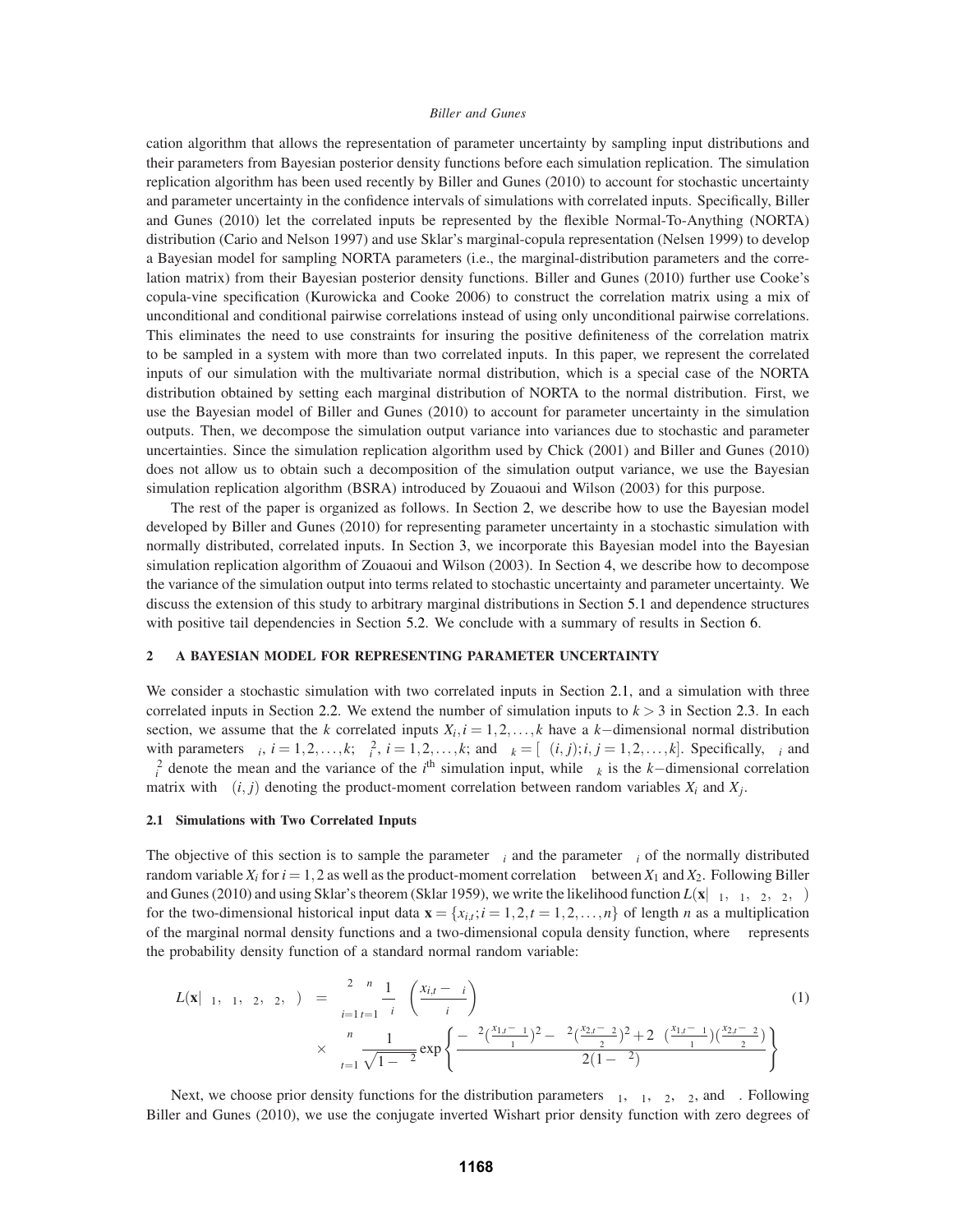freedom for the correlation matrix  $\Sigma_2 = [1 \rho; \rho \ 1]$ ; i.e.,  $\pi(\Sigma_2) \propto |\Sigma_2|^{-3/2}$ . This is a diffuse prior density function coinciding with the beta prior density function of Barnard et al. (2000). We also choose conjugate prior density functions  $\pi(\mu_1, \tau_1)$  and  $\pi(\mu_2, \tau_2)$  for the marginal-distribution parameters  $\mu_i$  and  $1/\sigma_i^2 \equiv \tau_i$  for  $i = 1, 2$ ; they are the normal-gamma density functions given by

$$
\pi(\mu_i,\tau_i) = \frac{(s_{0i}\tau_i)^{1/2}}{\sqrt{2\pi}} \exp \left\{ -(\mu_i - \mu_{0i})^2 s_{0i}\tau_i/2 \right\} \frac{\beta_{0i}^{\alpha_{0i}}}{\Gamma(\alpha_{0i})} \tau_i^{\alpha_{0i}-1} \exp \left\{ -\beta_{0i}\tau_i \right\},\,
$$

where  $\mu_{0i}$ ,  $s_{0i}$ ,  $\alpha_{0i}$ , and  $\beta_{0i}$  are the prior distribution parameters for  $i = 1, 2$  (Bernardo and Smith 1994).

The multiplication of the prior density functions  $\pi(\mu_1, \tau_1)$ ,  $\pi(\mu_2, \tau_2)$ , and  $\pi(\Sigma_2)$  with the likelihood function  $L(\mathbf{x}|\mu_1, \sigma_1, \mu_2, \sigma_2, \rho)$  leads to the following joint posterior density function

$$
\frac{h(\mu_1, \tau_1|\mathbf{x})}{\sqrt{2\pi}} \exp \left\{ -(\mu_1 - \mu_{n1})^2 s_{n1} \tau_1/2 \right\} \frac{\beta_{n1}^{\alpha_{n1}}}{\Gamma(\alpha_{n1})} \tau_1^{\alpha_{n1} - 1} \exp \left\{ -\beta_{n1} \tau_1 \right\}
$$
  

$$
\frac{h(\mu_2, \tau_2|\mathbf{x})}{\sqrt{2\pi}} \exp \left\{ -(\mu_2 - \mu_{n2})^2 s_{n2} \tau_2/2 \right\} \frac{\beta_{n2}^{\alpha_{n2}}}{\Gamma(\alpha_{n2})} \tau_2^{\alpha_{n2} - 1} \exp \left\{ -\beta_{n2} \tau_2 \right\}
$$
  

$$
\times \frac{h(\Sigma_2|\mu_1, \mu_2, \tau_1, \tau_2, \mathbf{x})}{\sum_{n=1}^{\infty} |(\Sigma_2|^{-(3+n)/2} \text{etr}\left(-\frac{1}{2} \left[\mathbf{S} \Sigma_2^{-1} - \mathbf{S}\right]\right),
$$
 (2)

where

$$
\mathbf{S} = \sum_{t=1}^{n} \begin{pmatrix} \frac{x_{1,t} - \mu_1}{\sigma_1} \\ \frac{x_{2,t} - \mu_2}{\sigma_2} \end{pmatrix} \begin{pmatrix} \frac{x_{1,t} - \mu_1}{\sigma_1} \\ \frac{x_{2,t} - \mu_2}{\sigma_2} \end{pmatrix}',
$$

etr is the exponent of the trace operator,  $\mu_{ni} = (s_{0i}\mu_{0i})/(s_{0i}+n) + (\sum x_i/(s_{0i}+n))$ ,  $s_{ni} = s_{0i}+n$ ,  $\alpha_{ni} = \alpha_{0i}+n/2$ , and  $\beta_{ni} = \beta_{0i} + \sum_{i=1}^{n} (x_i - \sum x_i/n)^2 / 2 + s_{0i}n(\mu_{0i} - \sum x_i/n) / (s_{0i} + n)$  for  $i = 1, 2$ . What is important to recognize in (2) is that Sklar's marginal-copula representation allows us to write the joint posterior density function as a product of the marginal posterior density functions and the posterior copula density function, which are proportional to  $h(\mu_1, \tau_1|\mathbf{x})$ ,  $h(\mu_2, \tau_2|\mathbf{x})$ , and  $h(\Sigma_2|\mu_1, \mu_2, \tau_1, \tau_2, \mathbf{x})$  of (2), respectively. Therefore, we first sample  $\mu_i$  and  $\tau_i$  from the normal-gamma posterior density function  $h(\mu_i, \tau_i|\mathbf{x})$  independently for  $i = 1, 2$ . Then, we sample the correlation matrix  $\Sigma_2$  from the inverted Wishart posterior copula density function  $h(\Sigma_2|\mu_1,\mu_2,\tau_1,\tau_2,\mathbf{x})$ . The generation of the parameters  $\mu_i$  and  $\tau_i$  from the normal-gamma posterior density function  $h(\mu_i, \tau_i|\mathbf{x})$  is easily accomplished by first generating the parameter  $\tau_i$  from a gamma distribution with parameters  $\alpha_{ni}$  and  $\beta_{ni}$  and then generating the parameter  $\mu_i$  from a normal distribution with mean  $\mu_{ni}$ and variance  $1/(s_{ni}\tau_i)$ . The sampling of the correlation matrix from the inverted Wishart posterior copula density function  $h(\Sigma_2|\mu_1,\mu_2,\tau_1,\tau_2,\mathbf{x})$  with parameters *n* and **S** starts with the generation of random variates *a*, *b*, and *c* from a chi-square distribution with *n* degrees of freedom, a standard normal density function, and a chi-square distribution with *n*−1 degrees of freedom, respectively. We then construct a two-dimensional matrix  $\mathbf{T}_2 = [\sqrt{a} \ \ 0; b \ \ \sqrt{c}]$ , determine the matrix  $\mathbf{W}_2$  that satisfies  $\mathbf{W}_2 \mathbf{W}'_2 = \mathbf{S}^{-1}$ , and construct  $\mathbf{C}_2 = \mathbf{T}'_2 \mathbf{W}_2$ . We obtain a value for  $\Sigma_2$  as a result of computing  $\mathbb{C}_2^{-1}(\mathbb{C}_2^{-1})'$  (Section A.3 of Biller and Gunes (2010)).

## **2.2 Simulations with Three Correlated Inputs**

As a result of extending the discussion in Section 2.1 to a three-dimensional setting, we obtain a model that independently samples marginal-distribution parameters  $\mu_i$  and  $\tau_i$  from the normal-gamma posterior density function  $h(\mu_i, \tau_i|\mathbf{x})$  for  $i = 1, 2, 3$ . Then, we sample the three-dimensional correlation matrix  $\Sigma_3 =$ [ $1 \rho(1,2) \rho(1,3)$ ;  $\rho(2,1) 1 \rho(2,3)$ ;  $\rho(3,1)$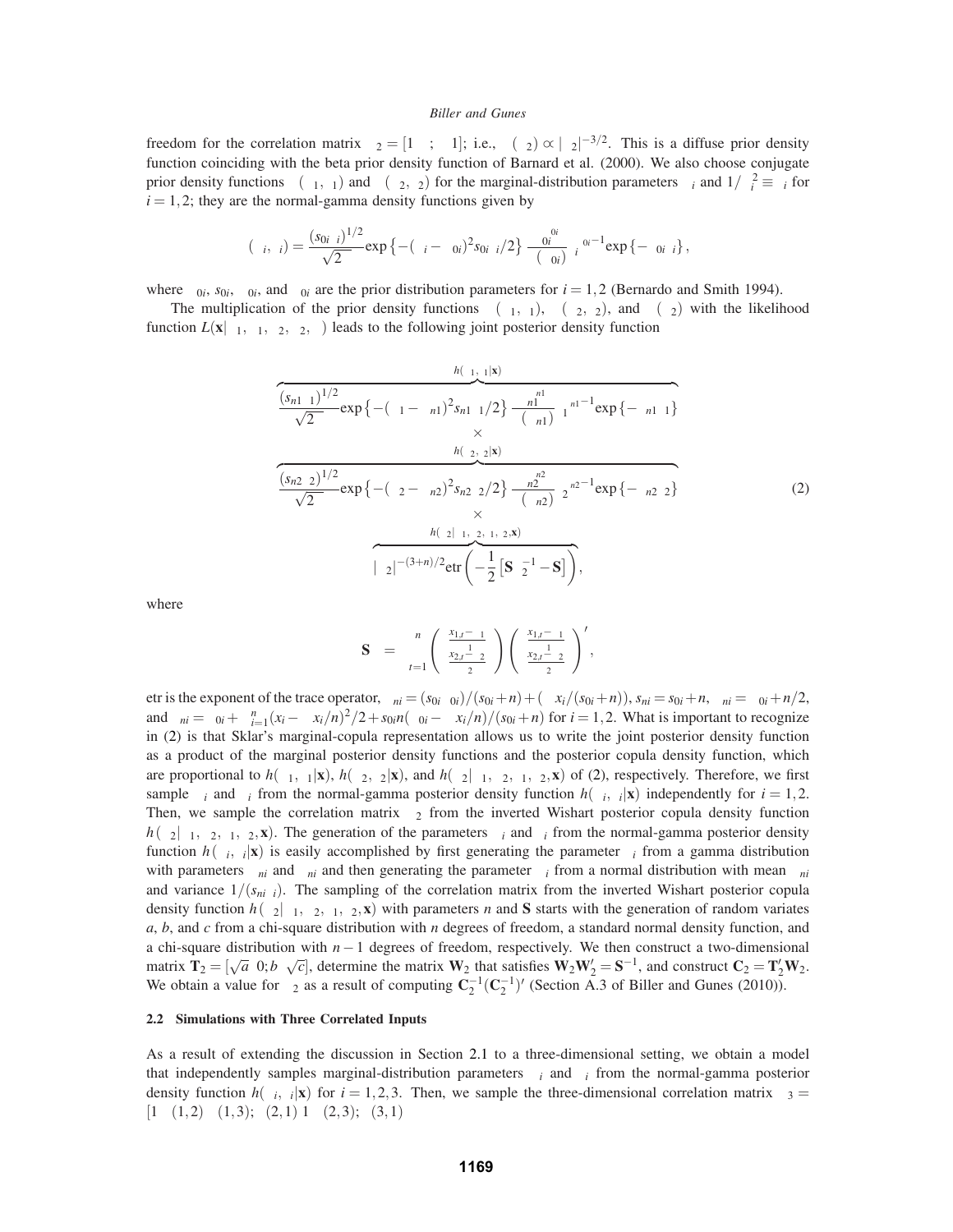$\rho$ (3,2) 1] from its posterior density function denoted by  $h(\Sigma_3|\mu_1,\mu_2,\mu_3,\tau_1,\tau_2,\tau_3,\mathbf{x})$ . However, the derivation of a joint posterior density function for  $\Sigma_3$  is complicated by the need to insure its positive definiteness. To overcome this particular challenge associated with the positive definiteness of  $\Sigma_3$ , Biller and Gunes (2010) apply the copula-vine specification of Kurowicka and Cooke (2006) to the three-dimensional copula density function. Specifically, a vine is a graphical model that is used to construct multivariate distributions using two dimensional conditional and unconditional distributions (Kurowicka and Cooke 2006). Following Biller and Gunes (2010), we use a *C*-vine for representing the normal copula density function of the random variables *X*1, *X*2, and *X*3; we refer the reader to Kurowicka and Cooke (2006) for an illustration of different vines.

The application of the *C*-vine specification allows us to represent the dependence structure of the underlying input process, which has been characterized by correlations  $\rho(1,2)$ ,  $\rho(1,3)$ , and  $\rho(2,3)$  in  $h(\Sigma_3|\mu_1,\mu_2,\mu_3,\tau_1,\tau_2,\tau_3,\mathbf{x})$ , in terms of (unconditional) correlations  $\rho(1,2)$  and  $\rho(1,3)$ , and conditional correlation  $\rho(2,3;1)$ . More specifically,  $\rho(2,3;1)$  is the correlation between  $X_2$  and  $X_3$  conditional on  $X_1$ ; i.e.,  $X_2|X_1$  and  $X_3|X_1$ . Since we represent the joint distribution of the random variables  $X_1, X_2$ , and  $X_3$  by a normal distribution, the conditional correlation  $\rho(2,3;1)$  is also the partial correlation defined as the correlation between the orthogonal projections of  $X_2$  and  $X_3$  on the plane orthogonal to the space spanned by  $X_1$ . Therefore, the partial correlation  $\rho(2,3;1)$  is given by  $(\rho(1,2) - \rho(1,3)\rho(2,3))/\sqrt{(1-\rho^2(1,3))(1-\rho^2(2,3))}$  (Kurowicka and Cooke 2006).

The joint use of Sklar's marginal-copula representation and Cooke's copula-vine specification for the characterization of our three-dimensional input process suggests that priors for the marginal-distribution parameters  $\mu_i$  and  $\tau_i$ ,  $i = 1, 2, 3$ , and the two-dimensional correlation matrices  $\Sigma_2(1,2) = \begin{bmatrix} 1 & \rho(1,2); \rho(1,2) & 1 \end{bmatrix}$  $\Sigma_2(1,3) = [1 \rho(1,3); \rho(1,3) \ 1]$ , and  $\Sigma_2(2,3;1) = [1 \rho(2,3;1); \rho(2,3;1) \ 1]$  can be chosen independently. Specifically, the prior density functions  $\pi(\mu_i, \tau_i)$ ,  $i = 1, 2, 3$  are normal-gamma conjugate priors. Assuming the probabilistic independence of the correlation matrices  $\Sigma_2(1,2)$ ,  $\Sigma_2(1,3)$ , and  $\Sigma_2(2,3;1)$ , we choose their prior density functions as proportional to the inverted Wishart density functions; i.e,  $\pi(\Sigma_2(1,2)) \propto |\Sigma_2(1,2)|^{-3/2}$ ,  $\pi(\Sigma_2(1,3)) \propto |\Sigma_2(1,3)|^{-3/2}$ , and  $\pi(\Sigma_2(2,3;1)) \propto |\Sigma_2(2,3;1)|^{-3/2}$ . The multiplication of these prior density functions with the likelihood function of the available input data results in a joint posterior density function which can be written as a multiplication of the marginal normal-gamma posterior density functions  $h(\mu_i, \tau_i|\mathbf{x})$ ,  $i = 1, 2, 3$ , and the conditional and unconditional inverted Wishart posterior copula density functions  $h(\Sigma_2(1,2)|\mu_1,\mu_2,\tau_1,\tau_2,\mathbf{x})$ ,  $h(\Sigma_2(1,3)|\mu_1,\mu_3,\tau_1,\tau_3,\mathbf{x})$ , and  $h(\Sigma_2(2,3;1)|\mu_i,\tau_i,i=1,2,3,\Sigma_2(1,2),\Sigma_2(1,3),\mathbf{x})$ . Consequently, we sample the marginal-distribution parameters  $\mu_i$  and  $\tau_i$  from  $h(\mu_i, \tau_i|\mathbf{x})$ ,  $i = 1, 2, 3$  as discussed in Section 2.1, and the two-dimensional correlation matrices  $\Sigma_2(1,2)$ ,  $\Sigma_2(1,3)$ , and  $\Sigma_2(2,3;1)$  from  $h(\Sigma_2(1,2)|\mu_1,\mu_2,\tau_1,\tau_2,\mathbf{x})$ ,  $h(\Sigma_2(1,3)|\mu_1,\mu_3,\tau_1,\tau_3,\mathbf{x})$ , and  $h(\Sigma_2(2,3;1)|\mu_i,\tau_i,i=1,2,3,\Sigma_2(1,2),\Sigma_2(1,3),\mathbf{x})$ , respectively. More specifically, we first sample  $\Sigma_2(1,2)$  and  $\Sigma_2(1,3)$  independently from their inverted Wishart posterior density functions with parameters *n* and  $S(1, i)$ , i=2,3 where

$$
\mathbf{S}(1,i) = \sum_{t=1}^n \begin{pmatrix} \frac{x_{1,t}-\mu_1}{\sigma_1} \\ \frac{x_{i,t}-\mu_i}{\sigma_i} \end{pmatrix} \begin{pmatrix} \frac{x_{1,t}-\mu_1}{\sigma_1} \\ \frac{x_{i,t}-\mu_i}{\sigma_i} \end{pmatrix}^{\prime}.
$$

Then, we use the sampled values of  $\rho(1,2)$  and  $\rho(1,3)$  (i.e.,  $\tilde{\rho}(1,2)$  and  $\tilde{\rho}(1,3)$ ) to sample  $\Sigma_2(2,3;1)$ . More specifically, we sample  $\Sigma_2(2,3;1)$  from an inverted Wishart density function with parameters *n* and **S**(2,3;1), where

$$
\mathbf{S}(2,3;1) = \sum_{t=1}^{n} \begin{pmatrix} \frac{x_{2,t}-\mu_2}{\sigma_2} - \mu_{2|1} \\ \frac{x_{3,t}-\mu_3}{\sigma_3} - \mu_{3|1} \\ \frac{x_{3,t}-\mu_3}{\sigma_3} - \mu_{3|1} \end{pmatrix} \begin{pmatrix} \frac{x_{2,t}-\mu_2}{\sigma_2} - \mu_{2|1} \\ \frac{x_{3,t}-\mu_3}{\sigma_3} - \mu_{3|1} \\ \frac{x_{3,t}-\mu_3}{\sigma_3} - \mu_{3|1} \end{pmatrix}
$$

and  $\mu_{i|1} = \tilde{\rho}(1,i)(x_{1,t} - \mu_1)/\sigma_1$ ,  $\sigma_{i|1}^2 = 1 - \tilde{\rho}^2(1,i)$  for  $i = 2,3$ .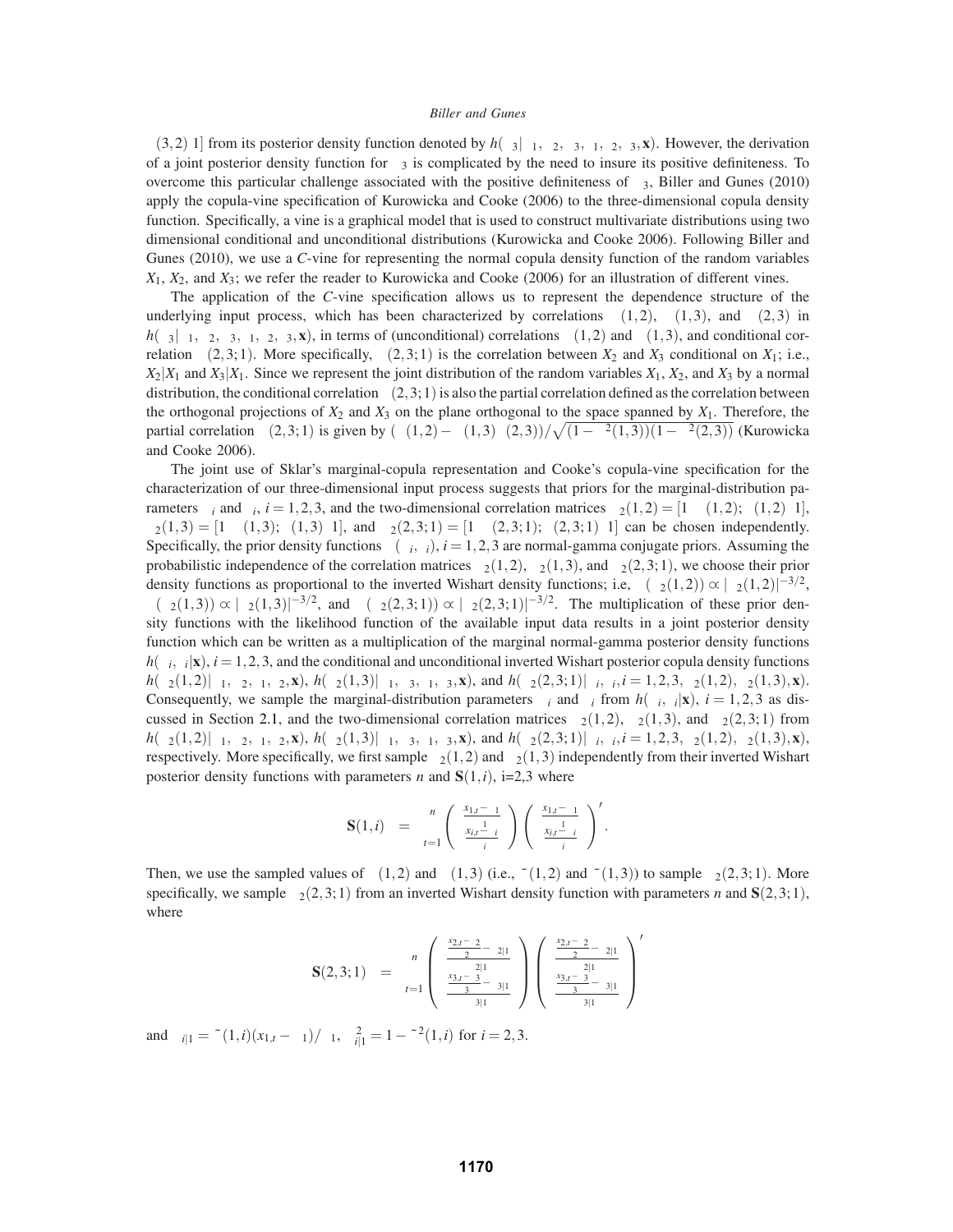## **2.3 Simulations with** *k* > 3 **Correlated Inputs**

In the case of a stochastic simulation with  $k > 3$  correlated inputs, we select a normal-gamma prior density function for the marginal-distribution parameters of each component, extend the copula-vine specification used for the three-dimensional input process to the *k*−dimensional input process as described in Kurowicka and Cooke (2006), and assume inverted Wishart priors for all two-dimensional unconditional and conditional correlation matrices associated with the *C*-vine. Specifically, the *C*-vine for the *k*−dimensional input process is composed of  $(k-1)$  different trees. The first tree contains correlations  $\rho(1,i)$ ,  $i = 2,3,\ldots,k$ , while the second tree is composed of partial correlations  $\rho(2,i;1)$ ,  $i = 3,4,...,k$ . Finally, the  $(k-1)$ <sup>th</sup> tree includes the partial correlation  $\rho(k-1,k;1,2,\ldots,k-2)$ . This allows us to write the joint posterior density function as the product of the *k* normal-gamma marginal posterior density functions and *k*(*k* −1)/2 two-dimensional unconditional and conditional inverted Wishart posterior copula density functions. Therefore, we first sample the marginal-distribution parameters of each component from its normal-gamma posterior density functions as described in Section 2.1. Then, we sample each of the (unconditional and conditional) two-dimensional correlation matrices from the inverted Wishart posterior density functions as described in Section 2.2. A detailed sampling algorithm for a five-dimensional NORTA distribution can be found in Biller and Gunes (2010).

## **3 BAYESIAN SIMULATION REPLICATION ALGORITHM**

Zouaoui and Wilson (2003) use the Bayesian simulation replication algorithm (BSRA) for representing the stochastic uncertainty and the parameter uncertainty in the confidence intervals of the stochastic simulations with independent inputs. The structure of the Bayesian model in Section 2 allows us to use the BSRA in a similar manner to represent the stochastic and parameter uncertainties in the confidence intervals of stochastic simulations with correlated inputs. Letting *Y* be a figure of merit whose mean is relevant to the decision making process, we incorporate the Bayesian model of Section 2 into the Bayesian simulation replication algorithm with the purpose of obtaining a point estimate and a confidence interval of the mean posterior response  $E_{Y|X}(Y|\mathbf{x})$ .

We provide the Bayesian simulation replication algorithm for our *k*−dimensional input process in Figure 1. We use  $\Psi_i$ ,  $i = 1, 2, \ldots, k$  to represent the vectors of the marginal distribution parameters; i.e.,  $\Psi_i \equiv (\mu_i, \tau_i)$ , and  $\Psi_i^{m_i}$  to denote the marginal-distribution parameters sampled in the  $m_i^{\text{th}}$  replication. Similarly,  $\Lambda$  represents all (conditional and unconditional) two-dimensional correlation matrices of the *C*-vine specification; i.e., Λ is composed of  $\Sigma_2(1,i)$ ,  $i = 2,3,...,k$ , and  $\Sigma_2(j-1,i;1,2,...,j-2)$ ,  $i = j, j+1,...,k$ ,  $j = 3,4,...,k$ .  $\Lambda^d$ , on the other hand, denotes all (conditional and unconditional) correlation matrices sampled in the *d*th replication. Furthermore, we use notation  $\mathbf{x} = \{x_{i,t}; i = 1,2,\ldots,k, t = 1,2,\ldots,n\}$  for the *k*−dimensional historical input data of length *n*, and  $y_{m_1,m_2,...,m_k,d,r}$  for the output response from the  $r<sup>th</sup>$  simulation run using the random-number input **u**<sup>*r*</sup> and the sampled input parameters  $\Psi_i^{m_i}$ ,  $i = 1, 2, ..., k$ , and  $\Lambda^d$ .

The first (i.e., the most outer) loop estimates the uncertainty around the parameters  $\mu_1$  and  $\tau_1$  of the marginal distribution of the first component, while the second loop estimates the uncertainty around the parameters  $\mu_2$  and  $\tau_2$  of the marginal distribution of the second component. Similarly, the  $k^{\text{th}}$  loop estimates the uncertainty around the parameters  $\mu_k$  and  $\sigma_k$  of the marginal distribution of the  $k^{\text{th}}$  component. The  $(k+1)$ <sup>th</sup> loop, on the other hand, estimates the uncertainty around the dependence parameters, while the  $(k+2)$ <sup>th</sup> (i.e., the most inner) loop estimates the stochastic uncertainty. Due to the use of the copula-vine specification to represent the uncertainty around the dependence parameter  $\Lambda$ , it is possible to decompose this uncertainty into parts associated with individual correlations and partial correlations. However, for ease of presentation, we represent the uncertainty around  $\Lambda$  in a single loop in Figure 1.

The analysis of the next section assumes the independence of the simulation output data  $y_{m_1,m_2,...,m_k,d,r}$  $m_i = 1, 2, \ldots, M_i$ ,  $i = 1, 2, \ldots, k$ ,  $d = 1, 2, \ldots, D$ , and  $r = 1, 2, \ldots, R$ ; therefore, we need to check whether output data satisfies this assumption. If we conclude dependency, then a number of methods including the batching method can be used to analyze the dependent output data (Law 2007). We refer the reader to Biller and Gunes (2010) for a detailed discussion on the independent sampling of the NORTA parameters and the analysis of the possibly dependent simulation output data for the proper execution of the simulation replication algorithm.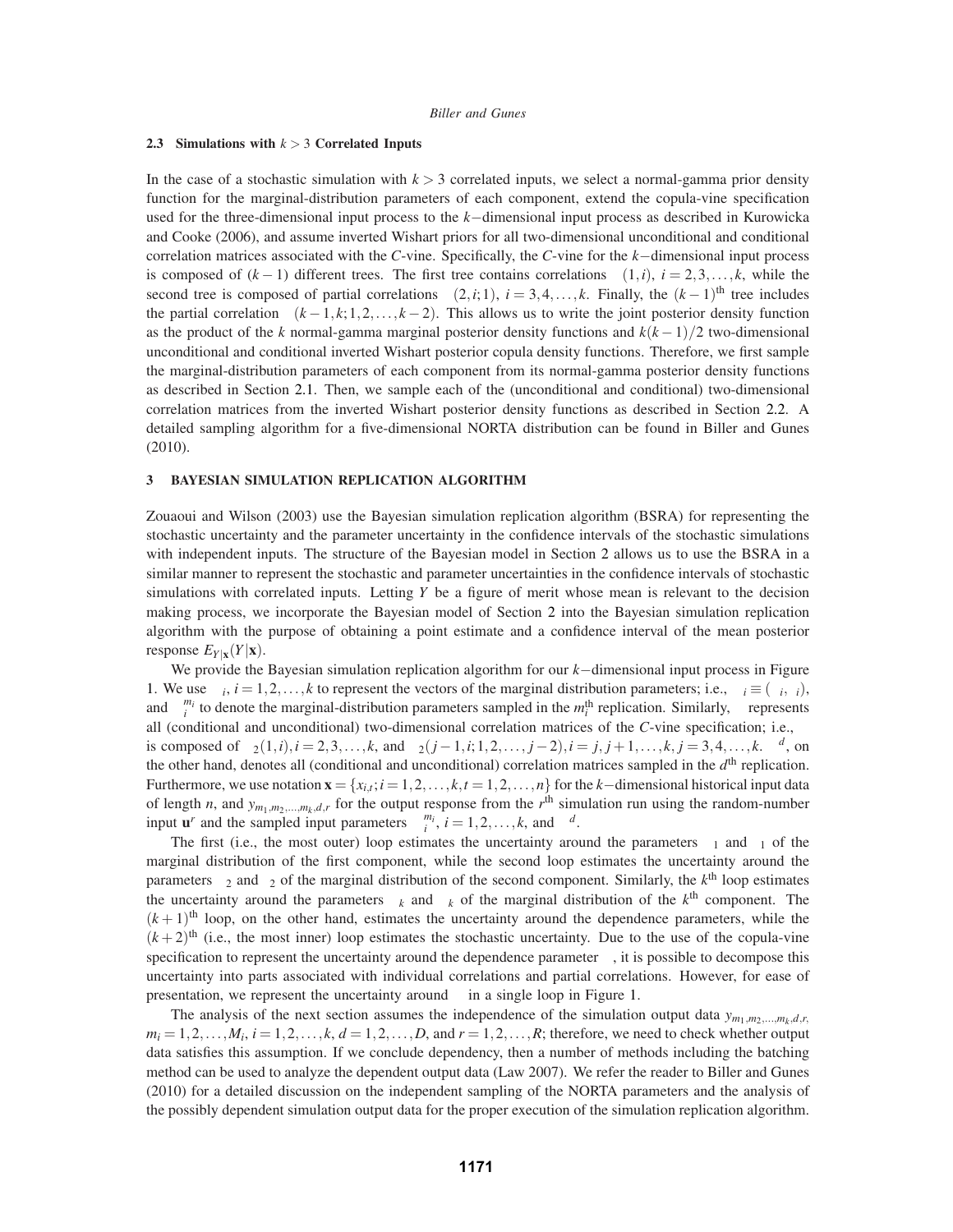| for $m_1 = 1, 2, , M_1$ replications do                                                                                            |
|------------------------------------------------------------------------------------------------------------------------------------|
| generate the $m_1^{\text{th}}$ sample parameter vector $\Psi_1^{m_1}$ from $h(\Psi_1 \mathbf{x}_1)$ ;                              |
| set the parameter vector $\Psi_1 \leftarrow \Psi_1^{m_1}$ ;                                                                        |
| for $m_2 = 1, 2, , M_2$ replications do                                                                                            |
| generate the $m_2^{\text{th}}$ sample parameter vector $\Psi_2^{m_2}$ from $h(\Psi_2 \mathbf{x}_2)$ ;                              |
| set the parameter vector $\Psi_2 \leftarrow \Psi_2^{m_2}$ ;                                                                        |
| ÷                                                                                                                                  |
| for $m_k = 1, 2, , M_k$ replications do                                                                                            |
| generate the $m_k^{\text{th}}$ sample parameter vector $\Psi_k^{m_k}$ from $h(\Psi_k \mathbf{x}_k)$ ;                              |
| set the parameter vector $\Psi_k \leftarrow \Psi_k^{m_k}$ ;                                                                        |
| for $d = 1, 2, , D$ replications do                                                                                                |
| generate the $d^{th}$ sample dependence vector $\Lambda^d$ from $h(\Lambda \Psi_i, i=1,2,\ldots,k,\mathbf{x})$ ;                   |
| set the dependence vector $\Lambda \leftarrow \Lambda^d$ ;                                                                         |
| for $r = 1, \ldots, R$ do                                                                                                          |
| set the random number input $\mathbf{u} \leftarrow \mathbf{u}^r$ ;                                                                 |
| perform the $r^{th}$ simulation run using <b>u</b> , $\Psi_i$ , $i = 1, 2, , k$ , and $\Lambda$ ;                                  |
| calculate the output response $y_{m_1,m_2,,m_k,d,r} = y(\mathbf{u}, \Psi_1, \Psi_2,, \Psi_k, \Lambda);$                            |
| end for                                                                                                                            |
| compute $y_{m_1,m_2,,m_k,d} = \frac{1}{R} \sum_{r=1}^{R} y_{m_1,m_2,,m_k,d,r};$                                                    |
| end for                                                                                                                            |
| compute $y_{m_1,m_2,,m_k} = \frac{1}{D} \sum_{d=1}^{D} y_{m_1,m_2,,m_k,d}$ ;                                                       |
| end for                                                                                                                            |
|                                                                                                                                    |
| compute $y_{m_1,m_2} = \frac{1}{M_3} \sum_{m_3=1}^{M_3} y_{m_1,m_2,m_3}$ ;                                                         |
| end for                                                                                                                            |
| compute $y_{m_1} = \frac{1}{M_2} \sum_{m_2=1}^{M_2} y_{m_1,m_2}$ ;                                                                 |
| end for                                                                                                                            |
| compute $\bar{y} = \frac{1}{M_1} \sum_{m_1=1}^{M_1} y_{m_1}$ , which is an unbiased estimate of $E_{Y \mathbf{x}}(Y   \mathbf{x})$ |
|                                                                                                                                    |

*Biller and Gunes*

Figure 1: Bayesian simulation replication algorithm for the *k*−dimensional input process.

# **4 OUTPUT VARIANCE DECOMPOSITION**

In this section, we use the output data obtained from the execution of the BSRA, and estimate both a point estimate for the mean posterior response  $E_Y|\mathbf{x}(Y|\mathbf{x})$  and a posterior response variance as a function of stochastic uncertainty ( $\lambda^2$ ), dependence-parameter uncertainty ( $\theta_{\Lambda}^2$ ), and marginal-distribution uncertainty for each simulation input  $(\theta_{\Psi_i}^2, i = 1, 2, ..., k)$ . Following Zouaoui and Wilson (2003), we express the output response from the  $r<sup>th</sup>$  simulation run as follows:

$$
y_{m_1,m_2,...,m_k,d,r} = y(\mathbf{u}^r, \Psi_1^{m_1}, \Psi_2^{m_2},..., \Psi_k^{m_k}, \Lambda^d)
$$
  
=  $\eta(\Psi_1^{m_1}, \Psi_2^{m_2},..., \Psi_k^{m_k}, \Lambda^d) + e_r(\mathbf{u}^r, \Psi_1^{m_1}, \Psi_2^{m_2},..., \Psi_k^{m_k}, \Lambda^d)$  (3)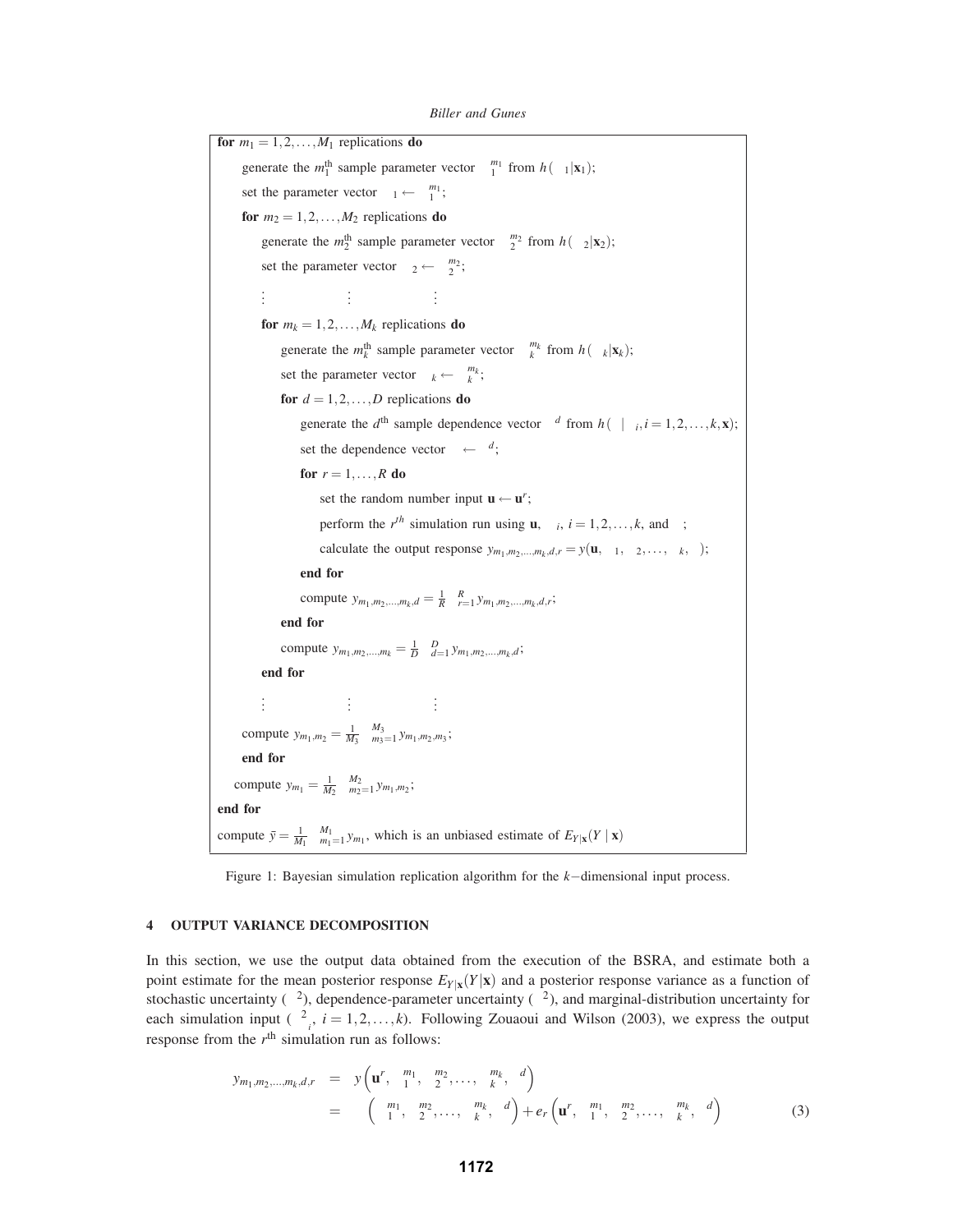The error  $e_r(\mathbf{u}^r, \Psi_1^{m_1}, \Psi_2^{m_2}, \dots, \Psi_k^{m_k}, \Lambda^d)$  is the deviation of the simulation output  $y_{m_1,m_2,\dots,m_k,d,r}$  from the responsesurface  $\eta(\Psi_1^{m_1}, \Psi_2^{m_2}, \ldots, \Psi_k^{m_k}, \Lambda^d)$  due to the stochastic uncertainty whose source is the random-number input **u***<sup>r</sup>* for that run. Under the assumptions of

$$
\mathbf{E}_{\mathbf{u}^r}\left[e_r\left(\mathbf{u}^r,\mathbf{\Psi}_1^{m_1},\mathbf{\Psi}_2^{m_2},\ldots,\mathbf{\Psi}_k^{m_k},\Lambda^d\right) \mid \mathbf{x},\mathbf{\Psi}_1^{m_1},\mathbf{\Psi}_2^{m_2},\ldots,\mathbf{\Psi}_k^{m_k},\Lambda^d\right] = 0 \tag{4}
$$

and

$$
\text{Var}_{\mathbf{u}^r}\left[e_r\left(\mathbf{u}^r, \mathbf{\Psi}_1^{m_1}, \mathbf{\Psi}_2^{m_2}, \dots, \mathbf{\Psi}_k^{m_k}, \Lambda^d\right) \mid \mathbf{x}, \mathbf{\Psi}_1^{m_1}, \mathbf{\Psi}_2^{m_2}, \dots, \mathbf{\Psi}_k^{m_k}, \Lambda^d\right] = \lambda^2,\tag{5}
$$

it holds that

$$
E_{\bm{u}^{r}}\left[y_{m_1,m_2,...,m_k,d,r} \mid \bm{x}, \bm{\Psi}_1^{m_1}, \bm{\Psi}_2^{m_2}, \ldots, \bm{\Psi}_k^{m_k}, \bm{\Lambda}^d\right] = \eta\left(\bm{\Psi}_1^{m_1}, \bm{\Psi}_2^{m_2}, \ldots, \bm{\Psi}_k^{m_k}, \bm{\Lambda}^d\right)
$$

and

$$
\text{Var}_{\mathbf{u}'} \left[ y_{m_1, m_2, \dots, m_k, d, r} \mid \mathbf{x}, \Psi_1^{m_1}, \Psi_2^{m_2}, \dots, \Psi_k^{m_k}, \Lambda^d \right] = \lambda^2
$$

for  $m_i = 1, 2, \ldots, M_i$ ,  $i = 1, 2, \ldots, k$ ,  $d = 1, 2, \ldots, D$ , and  $r = 1, \ldots, R$ , where  $\lambda^2$  represents the stochastic uncertainty. This response surface model is known as the classical random effects model in the statistics literature (Rao 1997). Although its use allows us to estimate stochastic uncertainty  $\lambda^2$ , one shortcoming of this response-surface representation is that it assumes constant error variance; i.e.,  $\lambda^2$  does not depend on the parameters of the multivariate input distribution. The relaxation of this assumption is the subject of our ongoing research.

Next, we assume that

$$
\eta\left(\Psi_1^{m_1}, \Psi_2^{m_2}, \dots, \Psi_k^{m_k}, \Lambda^d\right) = \omega\left(\Psi_1^{m_1}, \Psi_2^{m_2}, \dots, \Psi_k^{m_k}\right) + \varpi_d\left(\Psi_1^{m_1}, \Psi_2^{m_2}, \dots, \Psi_k^{m_k}, \Lambda^d\right) \tag{6}
$$

for  $m_i = 1, 2, \ldots, M_i$ ,  $i = 1, 2, \ldots, k$ , and  $d = 1, 2, \ldots, D$ , where  $\overline{\omega}_d \left( \Psi_1^{m_1}, \Psi_2^{m_2}, \ldots, \Psi_k^{m_k}, \Lambda^d \right)$  is the deviation of  $\eta\left(\Psi_1^{m_1}, \Psi_2^{m_2}, \ldots, \Psi_k^{m_k}, \Lambda^d\right)$  from the response surface  $\omega\left(\Psi_1^{m_1}, \Psi_2^{m_2}, \ldots, \Psi_k^{m_k}\right)$  due to the uncertainty associated with the underlying dependence structure captured in  $\Lambda^d$ . Under the assumptions of

$$
\mathbf{E}_{\Lambda^d} \left[ \boldsymbol{\overline{\omega}}_d \left( \boldsymbol{\Psi}_1^{m_1}, \boldsymbol{\Psi}_2^{m_2}, \dots, \boldsymbol{\Psi}_k^{m_k}, \Lambda^d \right) \mid \mathbf{x}, \boldsymbol{\Psi}_1^{m_1}, \boldsymbol{\Psi}_2^{m_2}, \dots, \boldsymbol{\Psi}_k^{m_k} \right] = 0 \tag{7}
$$

and

$$
\text{Var}_{\Lambda^d} \left[ \overline{\omega}_d \left( \Psi_1^{m_1}, \Psi_2^{m_2}, \dots, \Psi_k^{m_k}, \Lambda^d \right) \mid \mathbf{x}, \Psi_1^{m_1}, \Psi_2^{m_2}, \dots, \Psi_k^{m_k} \right] = \theta_\Lambda^2,
$$
\n(8)

it holds that

$$
E_{\Lambda^{d}}\left[\eta\left(\Psi_{1}^{m_1},\Psi_{2}^{m_2},\ldots,\Psi_{k}^{m_k},\Lambda^{d}\right) \mid {\bf x},\Psi_{1}^{m_1},\Psi_{2}^{m_2},\ldots,\Psi_{k}^{m_k}\right] = \omega\left(\Psi_{1}^{m_1},\Psi_{2}^{m_2},\ldots,\Psi_{k}^{m_k}\right)
$$

and

$$
\text{Var}_{\Lambda^d}\left[\eta\left(\Psi_1^{m_1},\Psi_2^{m_2},\ldots,\Psi_k^{m_k},\Lambda^d\right) \mid \mathbf{x},\Psi_1^{m_1},\Psi_2^{m_2},\ldots,\Psi_k^{m_k}\right] = \theta_{\Lambda}^2
$$

for  $m_i = 1, 2, ..., M_i$ ,  $i = 1, 2, ..., k$ , and  $d = 1, 2, ..., D$ , where  $\theta_{\Lambda}^2$  represents the uncertainty in the dependence structure of the multivariate input process.

Finally, we express the output variability due to the uncertainty associated with the marginal distribution of the  $i<sup>th</sup>$  simulation input using

$$
\varphi^{i}\left(\Psi_{1}^{m_{1}},\Psi_{2}^{m_{2}},\ldots,\Psi_{i}^{m_{i}}\right) = \varphi^{i-1}\left(\Psi_{1}^{m_{1}},\Psi_{2}^{m_{2}},\ldots,\Psi_{i-1}^{m_{i-1}}\right) + \kappa_{m_{i}}^{i}\left(\Psi_{1}^{m_{1}},\Psi_{2}^{m_{2}},\ldots,\Psi_{i}^{m_{i}}\right) \tag{9}
$$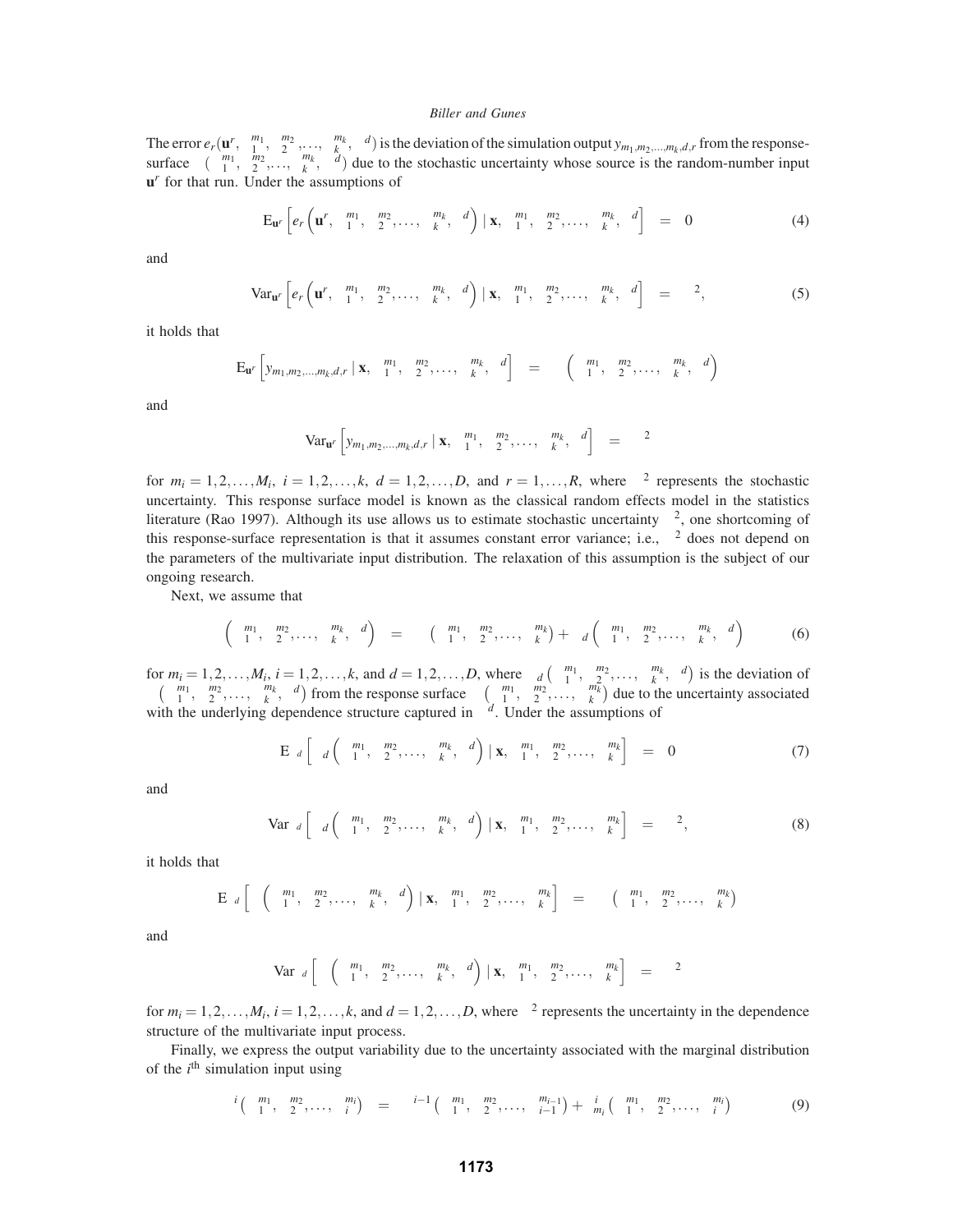for  $m_i = 1, 2, \ldots, M_i$ . Specifically,  $\kappa_{m_i}^i \left( \Psi_1^{m_1}, \Psi_2^{m_2}, \ldots, \Psi_i^{m_i} \right)$  is the deviation of  $\varphi^i \left( \Psi_1^{m_1}, \Psi_2^{m_2}, \ldots, \Psi_i^{m_i} \right)$  from the response surface  $\varphi^{i-1}$   $(\Psi_1^{m_1}, \Psi_2^{m_2}, \dots, \Psi_{i-1}^{m_{i-1}})$  due to the uncertainty in the *i*<sup>th</sup> marginal distribution parameters. Under the assumptions of

$$
E_{\Psi_i}\left[\kappa_{m_i}^i\left(\Psi_1^{m_1},\Psi_2^{m_2},\ldots,\Psi_i^{m_i}\right) \mid \mathbf{x},\Psi_1^{m_1},\Psi_2^{m_2},\ldots,\Psi_{i-1}^{m_{i-1}}\right] = 0 \tag{10}
$$

and

$$
\text{Var}_{\Psi_i}\left[\kappa_{m_i}^i\left(\Psi_1^{m_1},\Psi_2^{m_2},\ldots,\Psi_i^{m_i}\right) \mid \mathbf{x},\Psi_1^{m_1},\Psi_2^{m_2},\ldots,\Psi_{i-1}^{m_{i-1}}\right] = \theta_{\Psi_i}^2, \tag{11}
$$

where  $\beta = E_{\Psi_1} [\varphi^1(\Psi_1) | \mathbf{x}]$  is an unbiased estimator of the mean posterior response  $E_{Y|\mathbf{x}}(Y | \mathbf{x})$ , it holds that

$$
E_{\Psi_i}\left[\phi^i\left(\Psi_1^{m_1},\Psi_2^{m_2},\ldots,\Psi_i^{m_i}\right) \mid {\bf x},\Psi_1^{m_1},\Psi_2^{m_2},\ldots,\Psi_{i-1}^{m_{i-1}}\right] \quad = \quad \phi^{i-1}\left(\Psi_1^{m_1},\Psi_2^{m_2},\ldots,\Psi_{i-1}^{m_{i-1}}\right)
$$

and

$$
\text{Var}_{\Psi_i} \left[ \phi^i \left( \Psi_1^{m_1}, \Psi_2^{m_2}, \dots, \Psi_i^{m_i} \right) \mid \mathbf{x}, \Psi_1^{m_1}, \Psi_2^{m_2}, \dots, \Psi_{i-1}^{m_{i-1}} \right] \quad = \quad \theta_{\Psi_i}^2,
$$

where  $\sigma_{\Psi_i}^2$  stands for the uncertainty associated with the marginal distribution parameters of the *i*<sup>th</sup> input.

Based on the assumptions (3)-(11), the posterior response variance can be written as  $\text{Var}(y|\mathbf{x}) = \lambda^2 + \theta_{\Lambda}^2 + \theta_{\Lambda}^2$  $\sum_{i=1}^{k} \theta_{\Psi_i}^2$ ; i.e., the sum of the three variance components that quantify, respectively, the stochastic uncertainty, the uncertainty in the parameters of the dependence structure, and the uncertainty in the marginal distribution parameters.

Using the simulation output data obtained from the BSRA of Figure 1 and the well-established theory on the classical random-effects model (Rao 1997), we estimate  $\beta$ ,  $\lambda^2$ ,  $\theta_{\Lambda}^2$ , and  $\theta_{\Psi_i}^2$ ,  $i = 1, 2, ..., k$  as follows:

$$
\hat{\beta} = \bar{y}
$$
\n
$$
\hat{\lambda}^{2} = \frac{1}{\prod_{\ell=1}^{k} M_{\ell}D(R-1)} \sum_{m_{1}=1}^{M_{1}} \sum_{m_{2}=1}^{M_{2}} \cdots \sum_{m_{k}=1}^{M_{k}} \sum_{d=1}^{D} \sum_{r=1}^{R} (y_{m_{1},m_{2},...,m_{k},d,r} - y_{m_{1},m_{2},...,m_{k},d})^{2}
$$
\n
$$
\hat{\theta}_{\Lambda}^{2} = \frac{1}{D-1} \sum_{d=1}^{D} (y_{m_{1},m_{2},...,m_{k},d} - y_{m_{1},m_{2},...,m_{k}})^{2} - \frac{\hat{\lambda}^{2}}{R}
$$
\n
$$
\hat{\theta}_{\Psi_{k}}^{2} = \frac{1}{M_{k}} \sum_{m_{k}=1}^{M_{k}} (y_{m_{1},m_{2},...,m_{k}} - y_{m_{1},m_{2},...,m_{k-1}})^{2} - \frac{\hat{\theta}_{\Lambda}^{2}}{D} - \frac{\hat{\lambda}^{2}}{DR}
$$
\n
$$
\hat{\theta}_{\Psi_{i}}^{2} = \frac{1}{M_{i}-1} \sum_{m_{i}=1}^{M_{i}} (y_{m_{1},m_{2},...,m_{i}} - y_{m_{1},m_{2},...,m_{i-1}})^{2}
$$
\n
$$
- \sum_{\ell=i+1}^{k} \frac{\hat{\theta}_{\Psi_{\ell}}^{2}}{\prod_{s=i+1}^{k} M_{s}} - \frac{\hat{\theta}_{\Lambda}^{2}}{\prod_{s=i+1}^{k} M_{s}D} - \frac{\hat{\lambda}^{2}}{\prod_{s=i+1}^{k} M_{s}DR}, i = k-1, k-2, ..., 1
$$

Following Zouaoui and Wilson (2003), we construct the  $100(1-\varphi)\%$  confidence interval for  $\beta$  as  $[y_{([M_1\varphi/2])},$  $y_{([M_1(1-\varphi/2)])}$ , where the quantities  $y_{(1)} \leq y_{(2)} \leq \cdots \leq y_{(M_1)}$  denote the order statistics of the output data  $\{y_{m_1}$ ;  $m_1 = 1, 2, ..., M_1\}$  defined in Figure 1.

## **5 EXTENSIONS**

In Section 5.1, we describe how the Bayesian model of Section 2 can be generalized to work for arbitrary marginal distributions, while we discuss the generalization of the model to dependence structures with positive tail dependencies in Section 5.2.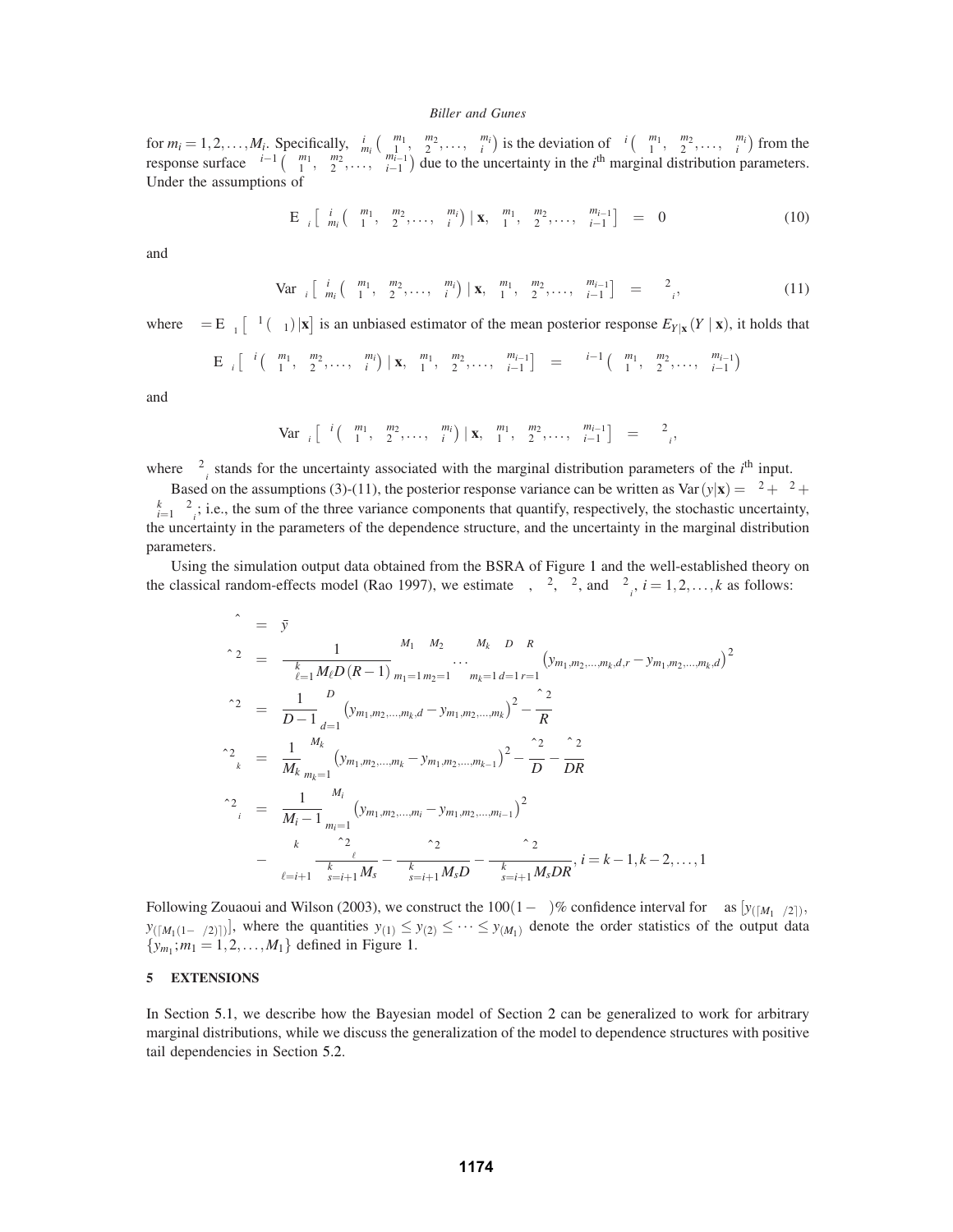## **5.1 Arbitrary Marginals**

In this paper, we represent the correlated inputs with a multivariate normal distribution. Despite being widely used, multivariate normal distribution is restrictive as it forces the simulation analyst to assume a normal density function for each simulation input. Although we can choose different means and variances for each marginal normal density function, the normal distribution sets the coefficient of skewness to zero and the coefficient of kurtosis to three; thus, it cannot represent inputs with asymmetric probability density functions. However, we can easily extend the presentation in this paper to arbitrary marginal distributions by representing the simulation inputs with the NORTA distribution introduced by Cario and Nelson (1997) for random-vector modeling. The idea is to transform a standard normal base random vector  $\mathbf{Z} = (Z_1, Z_2, \dots, Z_k)$  into the input random vector  $\mathbf{X} = (X_1, X_2, \dots, X_k)'$  with the transformation  $X_i = F_i^{-1}[\Phi(Z_i); \Psi_i]$  for  $i = 1, 2, \dots, k$ . In this characterization,  $F_i$  is the marginal cumulative distribution function of input *i* with parameter vector  $\Psi_i$  and  $\Phi$ is the cumulative distribution function of the standard normal random variable. The resulting random vector  $\mathbf{X} = (X_1, X_2, \dots, X_k)'$  is said to have a NORTA distribution. This approach works for any marginal distribution; i.e., we may choose  $F_i$  from any continuous and discrete distribution functions reviewed in Johnson et al. (1994, 2004) and Johnson et al. (2005).

A highly flexible distribution that can be used for modeling the components of the NORTA distribution is the Johnson translation system (Johnson 1949). Recently, Biller and Gunes (2010a) have developed a Bayesian model for estimating the parameters of Johnson's S*<sup>B</sup>* and S*<sup>L</sup>* distributions. Specifically, they derive Jeffreys' noninformative prior density function for each of the S*<sup>B</sup>* and S*<sup>L</sup>* distributions, and obtain the posterior density functions of the distribution parameters as a multiplication of the prior density functions and the likelihood functions. The resulting posterior density functions do not belong to well-known distribution functions; therefore, Biller and Gunes (2010a) resort to Markov Chain Monte Carlo techniques for sampling Johnson parameters from their posterior density functions. These sampling algorithms can be employed in the first *k* steps of the Bayesian simulation replication algorithm of Figure 1 to sample the Johnson parameters from their marginal posterior density functions.

#### **5.2 Dependence Structures with Positive Tail Dependencies**

The widely used product-moment correlation  $\rho(i, j)$  between random variables  $X_i$  and  $X_j$  is a measure of linear dependence. Another measure of dependence that has been of interest in recent years is tail dependence; i.e., the dependence in the tails of the joint distributions (Joe 1997). However, many multivariate input models, including the multivariate normal distribution and the NORTA distribution, cannot represent dependence structures with positive tail dependencies because of using a normal copula as the dependence function. A solution for the problem of capturing dependence structures with positive tail dependencies is to replace the (unconditional and conditional) two-dimensional normal copulas of the *C*-vine specification with twodimensional copulas with the ability to represent any pair of lower-tail and upper-tail dependencies. We refer the reader to Joe (1997) and Nelsen (1999) for the class of two-dimensional Archimedean copulas that can be used for this purpose. The development of a Bayesian model that samples dependence parameters from such copulas is the subject of ongoing work. The resulting sampling algorithm can be used in the  $(k+1)$ <sup>th</sup> step of the BSRA of Figure 1 to sample the tail dependence parameters from their posterior density functions.

#### **6 CONCLUSION**

In this paper, we consider a stochastic simulation with correlated inputs that are represented by a multivariate normal distribution. We use the Bayesian model of Biller and Gunes (2010) for capturing the uncertainty around the parameters of the multivariate normal distribution (i.e., parameter uncertainty) in this simulation. We then incorporate the Bayesian model into the Bayesian simulation replication algorithm of Zouaoui and Wilson (2003) and decompose the variance of the simulation output into distinct terms representing stochastic uncertainty and parameter uncertainty.

We perform this study under the constant error variance assumption. Ng and Chick (2006) propose a different framework for decomposing the variance of the simulation output into terms related to stochastic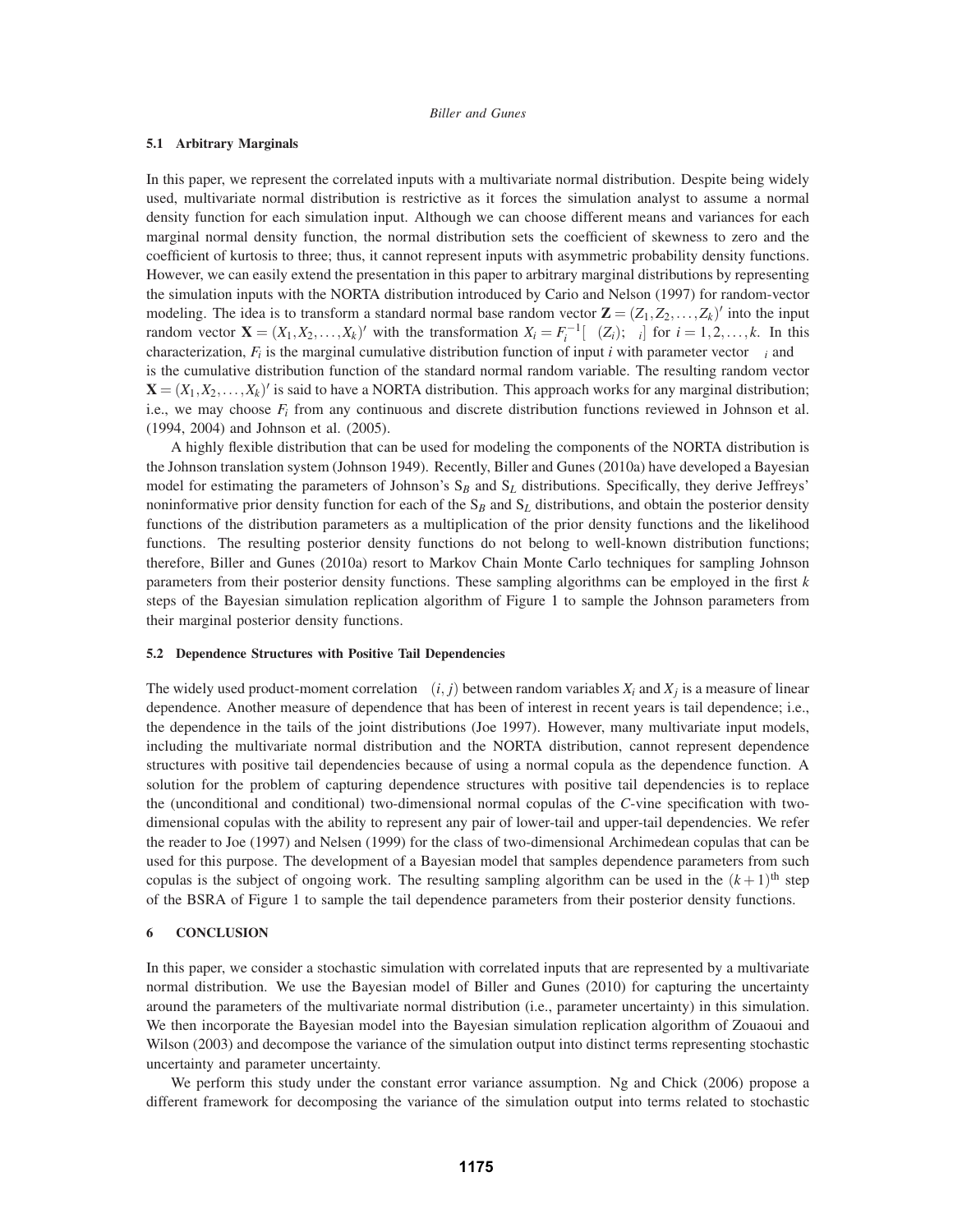uncertainty and parameter uncertainty. Their approach is an extension of the frequentist approach of Cheng and Holland (1997) to the Bayesian world; it is based on the asymptotic normality of the confidence intervals of the simulation output. Although their framework assumes that the variance due to stochastic uncertainty does not depend on the system parameters, authors note that the extension of the analysis to the case where the stochastic uncertainty is dependent on the system parameters can be achieved by using the maximum a posteriori estimator of the variance. We are currently investigating how to use the framework of Ng and Chick (2006) for reducing demand parameter uncertainty in multi-product inventory simulations with correlated demands.

# **REFERENCES**

- Barnard, J., R. McCulloch, and X. Meng. 2000. Modeling covariance matrices in terms of standard deviations and correlations with applications to shrinkage. *Statistica Sinica*, *10*, 1281 – 1311.
- Barton, R. R. and L. W. Schruben. 2001. Resampling methods for input modeling. In *Proceedings of the 2001 Winter Simulation Conference*, ed. B. A. Peters, J. S. Smith, D. J. Medeiros, and M. W. Rohrer, 372 – 378. Piscataway, New Jersey: Institute of Electrical and Electronics Engineers.
- Bernardo, J. M. and A. F. M. Smith. 1994. *Bayesian Theory*. New York: John Wiley and Sons, Inc.
- Biller, B. and C. Gunes. 2010. Accounting for parameter uncertainty in large-scale stochastic simulations with correlated inputs. Accepted for publication in *Operations Research*.
- Biller, B. and C. Gunes. 2010a. Comparison of least-squares and Bayesian estimation methods for the S*<sup>L</sup>* and S*<sup>B</sup>* families of the Johnson translation system. Working Paper, Tepper School of Business, Carnegie Mellon University, Pittsburgh, PA.
- Cario, M. C. and B. L. Nelson. 1997. Modeling and generating random vectors with arbitrary marginal distributions and correlation matrix. Working Paper, Department of Industrial Engineering and Management Sciences, Northwestern University, Evanston, IL.
- Cheng, R. C. H. and W. Holland. 1997. Sensitivity of computer simulation experiments to errors in input data. *Journal of Statistical Computation and Simulation*, *57*, 327 – 335.
- Chick, S. E. 1999. Steps to implement Bayesian input distribution selection. In *Proceedings of the 1999 Winter Simulation Conference*, ed. P. A. Farrington, H. B. Nembhard, D. T. Sturrock, and G. W. Evans, 317 – 324. Piscataway, New Jersey: Institute of Electrical and Electronics Engineers.
- Chick, S. E. 2001. Input distribution selection for simulation experiments: Accounting for input uncertainty. *Operations Research*, *49*, 744 – 758.
- Cooke, R. M. 1994. Uncertainty in dispersion and deposition accident consequence modeling assessed with performance-based expert judgement. *Reliability Engineering and System Safety*, *45*, 35 – 46.
- Hayes, R. H. 1969. Statistical estimation problems in inventory control. *Management Science*, *15*, 686 701.
- Helton, J. C. 1997. Uncertainty and sensitivity analysis in the presence of stochastic and subjective uncertainty. *Journal of Statistical Computation and Simulation*, *57*, 3 – 76.
- Joe, H. 1997. *Multivariate Models and Dependence Concepts*. London: Chapman and Hall.
- Johnson, N. L. 1949. Systems of frequency curves generated by methods of translation. *Biometrika*, *36*, 149 – 176.
- Johnson, N. L., S. Kotz, and N. Balakrishnan. 1994. *Continuous Univariate Distributions*, Volume 1, 2nd edn. Wiley-Interscience: New York.
- Johnson, N. L., S. Kotz, and N. Balakrishnan. 2004. *Continuous Univariate Distributions*, Volume 2, 2nd edn. Wiley-Interscience: New York.
- Johnson, N. L., A. W. Kemp, and S. Kotz. 2005. *Univariate Discrete Distributions*, 3rd edn. Wiley-Interscience: New York.
- Kurowicka, D. and R. Cooke. 2006. *Uncertainty Analysis with High Dimensional Dependence Modeling*. Wiley Series in Probability and Statistics. John Wiley and Sons, New York.
- Law, A. M. 2007. *Simulation Modeling and Analysis*, 4th edn. New York: McGraw-Hill.
- Nelsen, R. B. 1999. *An Introduction to Copulas*. New York: Springer-Verlag.
- Ng, S. H. and S. E. Chick. 2006. Reducing parameter uncertainty for stochastic systems. *ACM Transactions on Modeling and Computer Simulation*, *16*, 26 – 51.